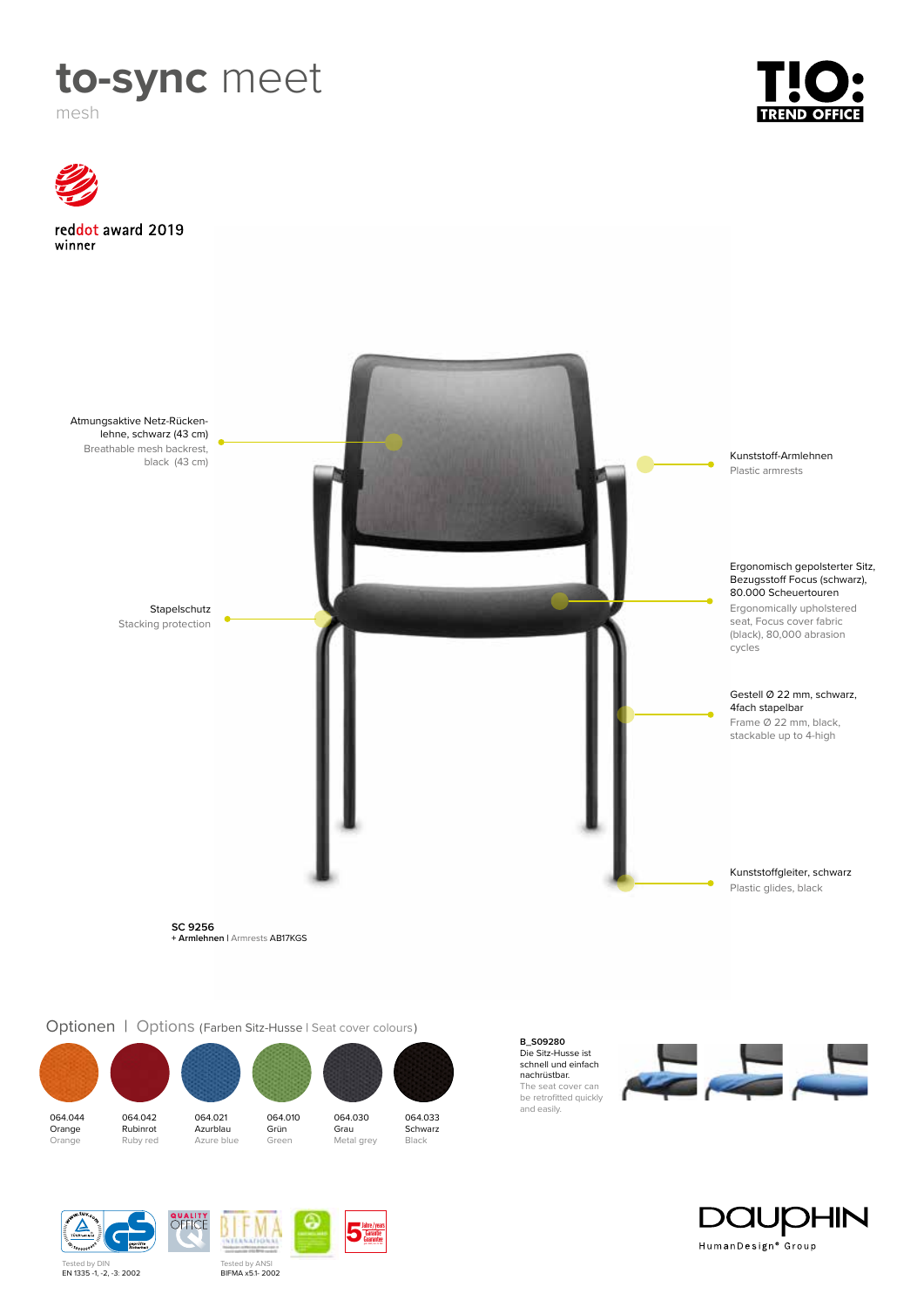





Optionen | Options (Farben Sitz-Husse | Seat cover colours)



Tested by ANSI<br>**BIFMA x5.1- 2002** 

Jahre / years Jahre / year<br>Garantie<br>Guarantee

**B\_S09280** Die Sitz-Husse ist schnell und einfach nachrüstbar. The seat cover can be retrofitted quickly<br>and easily.





Tested by DIN<br>**EN 1335 -1, -2, -3: 2002**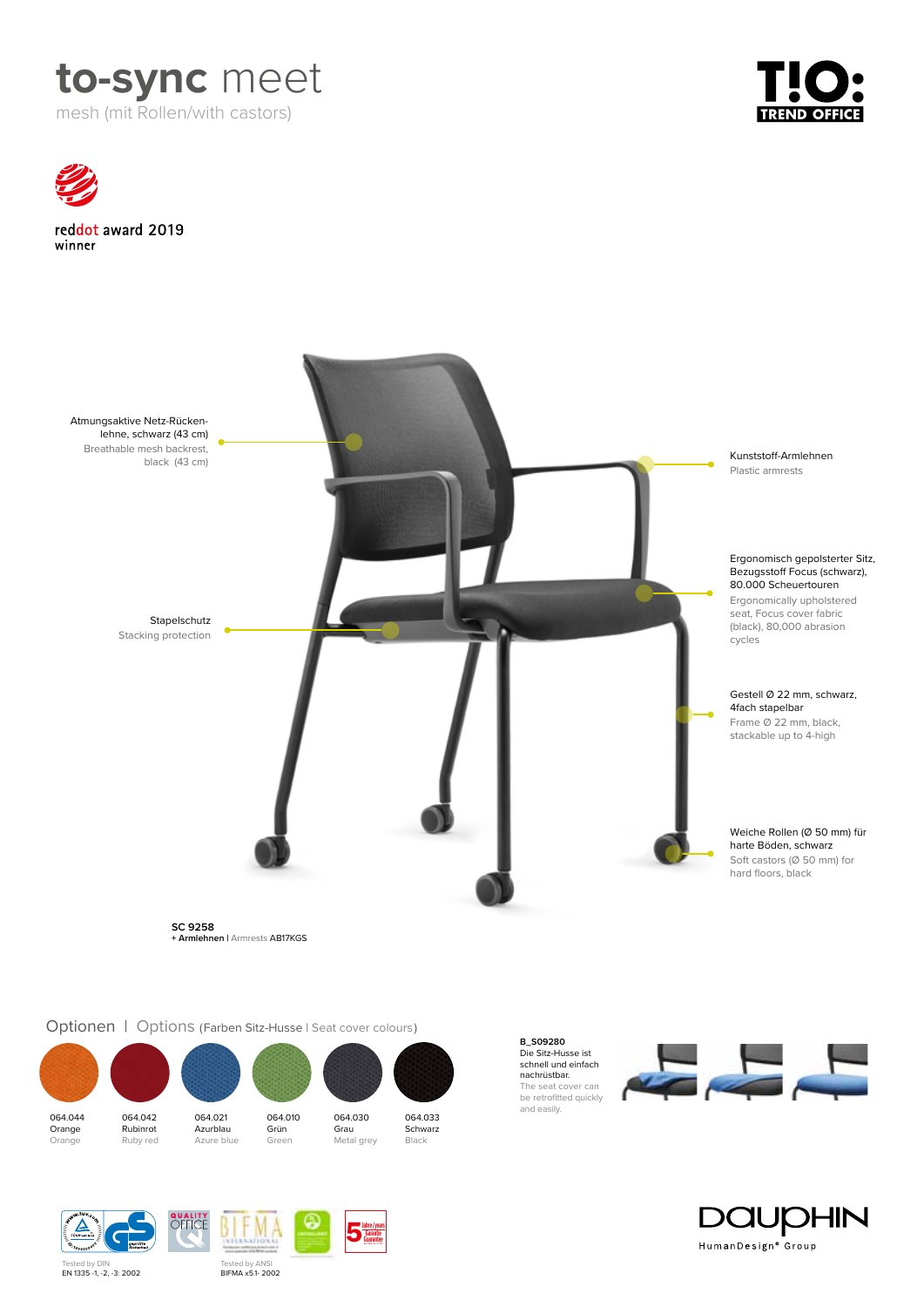

comfort





Optionen | Options (Farben Sitz-Husse | Seat cover colours)



Tested by ANSI<br>**BIFMA x5.1- 2002** 

Jahre / years Jahre / year<br>Garantie<br>Guarantee